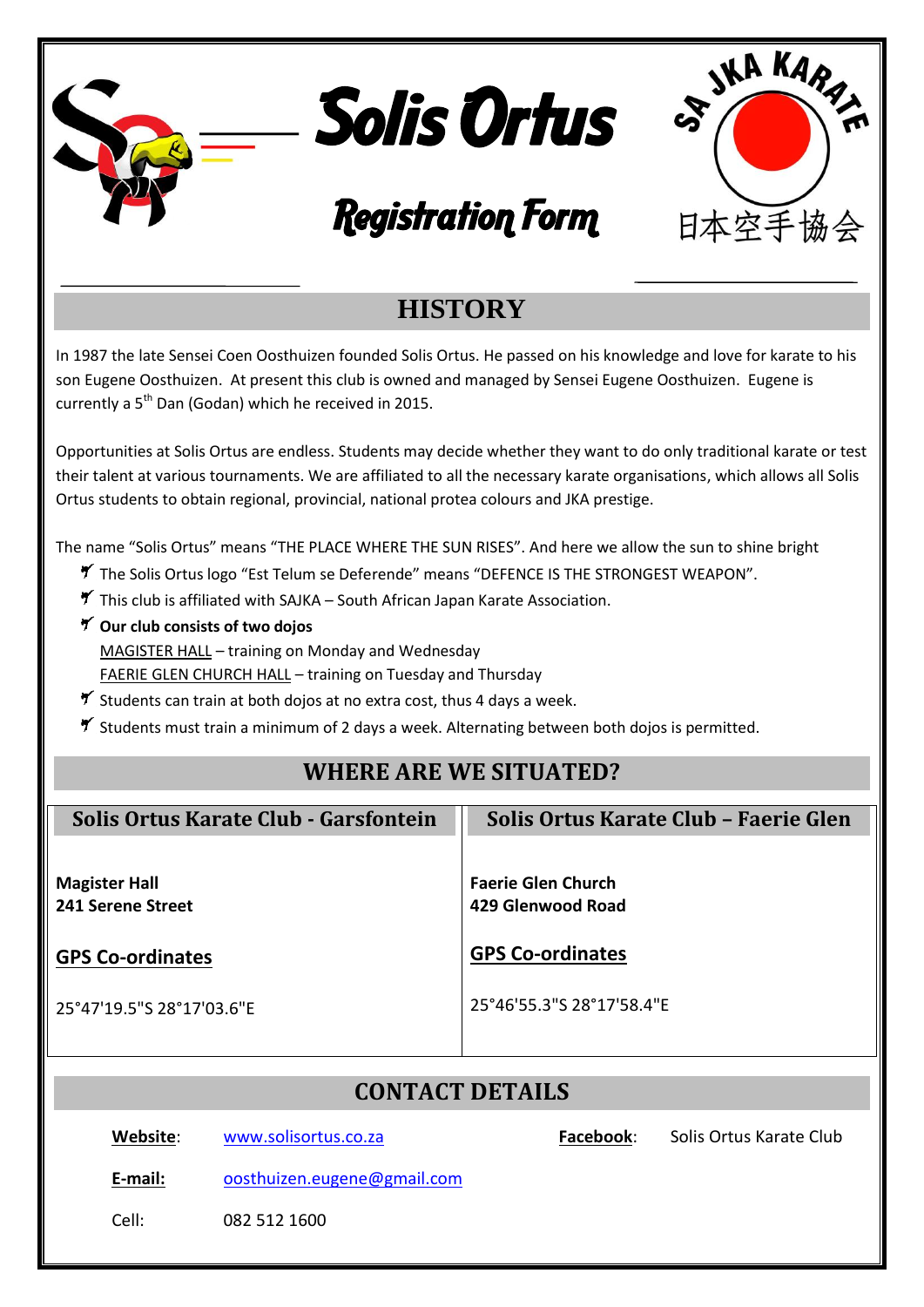# **Registration form**

| <b>Registration form</b> |                              |                                           |      |                            |                 |        |  |
|--------------------------|------------------------------|-------------------------------------------|------|----------------------------|-----------------|--------|--|
|                          | <b>Applicant Information</b> |                                           |      |                            |                 |        |  |
| Name:                    |                              |                                           |      | Surname:                   |                 |        |  |
| Date of Birth:           |                              |                                           | Age: |                            | Language:       |        |  |
| Belt:                    |                              |                                           |      |                            |                 |        |  |
| School:                  |                              |                                           |      |                            |                 | Grade: |  |
|                          | <b>Medical Information</b>   |                                           |      |                            |                 |        |  |
|                          | Health Status / Issues       |                                           |      |                            |                 |        |  |
|                          | <b>Second Applicant</b>      |                                           |      |                            |                 |        |  |
| Name:                    |                              |                                           |      | Surname:                   |                 |        |  |
| Date of Birth:           |                              |                                           | Age: |                            | Language:       |        |  |
| Belt:                    |                              |                                           |      |                            |                 |        |  |
| School:                  |                              |                                           |      |                            |                 | Grade: |  |
|                          | <b>Medical Information</b>   |                                           |      |                            |                 |        |  |
|                          | Health Status / Issues       |                                           |      |                            |                 |        |  |
|                          | <b>Third Applicant</b>       |                                           |      |                            |                 |        |  |
| Name:                    |                              |                                           |      | Surname:                   |                 |        |  |
| Date of Birth:           |                              |                                           | Age: |                            | Language:       |        |  |
| Belt:                    |                              |                                           |      |                            |                 |        |  |
| School:                  |                              |                                           |      |                            |                 | Grade: |  |
| Issues                   | Medical Info / Health        |                                           |      |                            |                 |        |  |
|                          |                              |                                           |      |                            |                 |        |  |
|                          |                              |                                           |      | <b>Contact Information</b> |                 |        |  |
|                          |                              | Applicant / Parent / Guardian Information |      |                            |                 |        |  |
| Name:                    |                              |                                           |      | Surname:                   |                 |        |  |
|                          | Relationship to Karateka:    |                                           |      |                            | Contact Number: |        |  |
|                          | <b>Residential Address:</b>  |                                           |      |                            |                 |        |  |
| E-mail:                  |                              |                                           |      |                            |                 |        |  |
| Occupation:              |                              |                                           |      |                            |                 |        |  |
| <b>ID Number</b>         |                              |                                           |      |                            |                 |        |  |
|                          |                              |                                           |      |                            |                 |        |  |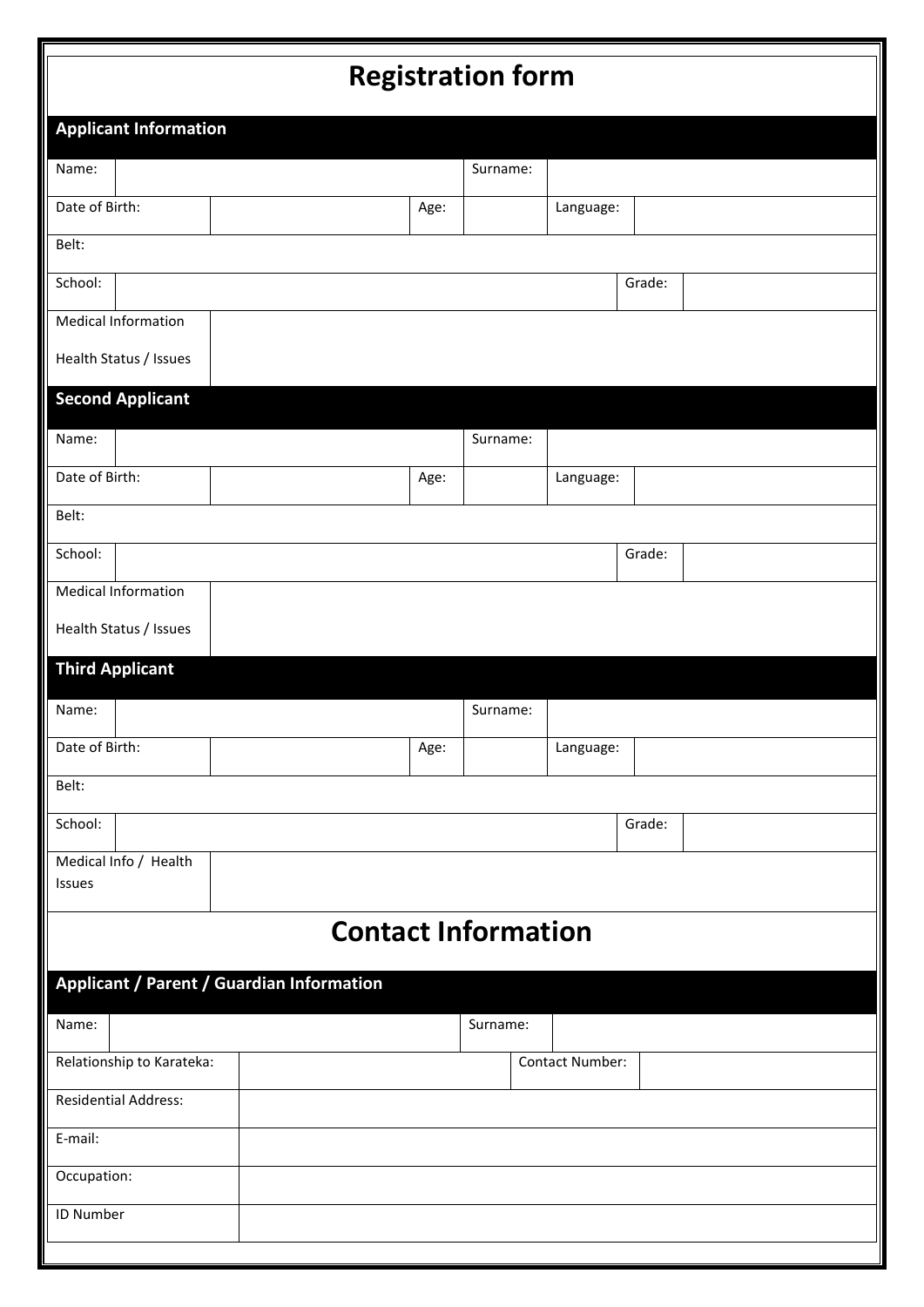| Spouse / Parent / Second Guardian / Information (if applicable) |                                                  |  |                 |                                                                                            |                                                            |                                                 |                                                                                                      |                 |             |
|-----------------------------------------------------------------|--------------------------------------------------|--|-----------------|--------------------------------------------------------------------------------------------|------------------------------------------------------------|-------------------------------------------------|------------------------------------------------------------------------------------------------------|-----------------|-------------|
| Name:                                                           |                                                  |  |                 | Surname:                                                                                   |                                                            |                                                 |                                                                                                      |                 |             |
| Relationship to Karateka:                                       |                                                  |  |                 |                                                                                            |                                                            | <b>Contact Number:</b>                          |                                                                                                      |                 |             |
| <b>Residential Address:</b>                                     |                                                  |  |                 |                                                                                            |                                                            |                                                 |                                                                                                      |                 |             |
| E-mail:                                                         |                                                  |  |                 |                                                                                            |                                                            |                                                 |                                                                                                      |                 |             |
| Occupation:                                                     |                                                  |  |                 |                                                                                            |                                                            |                                                 |                                                                                                      |                 |             |
| <b>ID Number</b>                                                |                                                  |  |                 |                                                                                            |                                                            |                                                 |                                                                                                      |                 |             |
| <b>Emergency Contact</b>                                        |                                                  |  |                 |                                                                                            |                                                            |                                                 |                                                                                                      |                 |             |
| Name of person not residing with you:                           |                                                  |  |                 |                                                                                            |                                                            |                                                 |                                                                                                      |                 |             |
| Contact Number:                                                 |                                                  |  |                 | Relationship:                                                                              |                                                            |                                                 |                                                                                                      |                 |             |
|                                                                 |                                                  |  |                 | <b>Training Times</b>                                                                      |                                                            |                                                 |                                                                                                      |                 |             |
|                                                                 |                                                  |  |                 | MAGISTER HALL: Monday & Wednesday                                                          |                                                            |                                                 |                                                                                                      |                 |             |
| White to Yellow                                                 |                                                  |  | $16:30 - 17:30$ |                                                                                            |                                                            |                                                 |                                                                                                      |                 |             |
| (Beginners 12 and younger)                                      |                                                  |  |                 |                                                                                            | $17:15 - 18:15$<br>Orange to Blue (Juniors aged 6 -<br>12) |                                                 |                                                                                                      |                 |             |
| Senior Beginners                                                |                                                  |  | $18:00 - 19:00$ |                                                                                            | $18:45 - 20:15$<br>Senior Brown - up                       |                                                 |                                                                                                      |                 |             |
| (aged 13 and up) to Junior Brown                                |                                                  |  |                 |                                                                                            |                                                            |                                                 |                                                                                                      |                 |             |
|                                                                 |                                                  |  |                 | FAERIE GLEN CHURCH: Tuesday & Thursday                                                     |                                                            |                                                 |                                                                                                      |                 |             |
| White to Yellow                                                 |                                                  |  | $16:30 - 17:30$ |                                                                                            |                                                            | Orange to Blue including all                    |                                                                                                      | $17:15 - 18:15$ |             |
| (Beginners 12 and younger)                                      |                                                  |  |                 |                                                                                            |                                                            |                                                 | Senior Beginners aged 13 and up                                                                      |                 |             |
| $Purple-up$                                                     |                                                  |  | $18:00 - 19:00$ |                                                                                            |                                                            |                                                 |                                                                                                      |                 |             |
|                                                                 |                                                  |  |                 | <b>Payment Arrangements</b>                                                                |                                                            |                                                 |                                                                                                      |                 |             |
| Registration for new members (once a year)                      |                                                  |  | <b>R680</b>     |                                                                                            |                                                            | Registration for existing members (once a year) |                                                                                                      |                 | <b>R600</b> |
|                                                                 |                                                  |  |                 |                                                                                            |                                                            |                                                 | PAYMENTS TO BE MADE BEFORE THE 5TH OF EACH MONTH* // 11 MONTH PAYMENT OPTION IS NOT AVAILABLE TO NEW |                 |             |
|                                                                 |                                                  |  |                 | <b>STUDENTS</b>                                                                            |                                                            |                                                 |                                                                                                      |                 |             |
|                                                                 |                                                  |  |                 | Fee options:<br>12 months**                                                                |                                                            |                                                 |                                                                                                      |                 |             |
| <b>Students</b>                                                 | 11 months                                        |  |                 |                                                                                            |                                                            | Quarterly**                                     |                                                                                                      | Yearly**        |             |
|                                                                 | (NOT for new students)                           |  |                 |                                                                                            |                                                            |                                                 |                                                                                                      |                 |             |
| 1 Student                                                       | R570                                             |  | R540            |                                                                                            |                                                            | R1620                                           |                                                                                                      | R6480           |             |
| 2 Students                                                      | R985                                             |  | R930            |                                                                                            |                                                            | R2790                                           |                                                                                                      | R11 160         |             |
| 3 Students                                                      | R1390                                            |  | R1310           |                                                                                            |                                                            | R3930                                           |                                                                                                      | R15 720         |             |
|                                                                 | 4 Students<br>R1780<br>R1680<br>R5040<br>R20 160 |  |                 |                                                                                            |                                                            |                                                 |                                                                                                      |                 |             |
|                                                                 |                                                  |  |                 | ** Fees will be calculated pro rata if you start in the middle of a month / quarter / year |                                                            |                                                 |                                                                                                      |                 |             |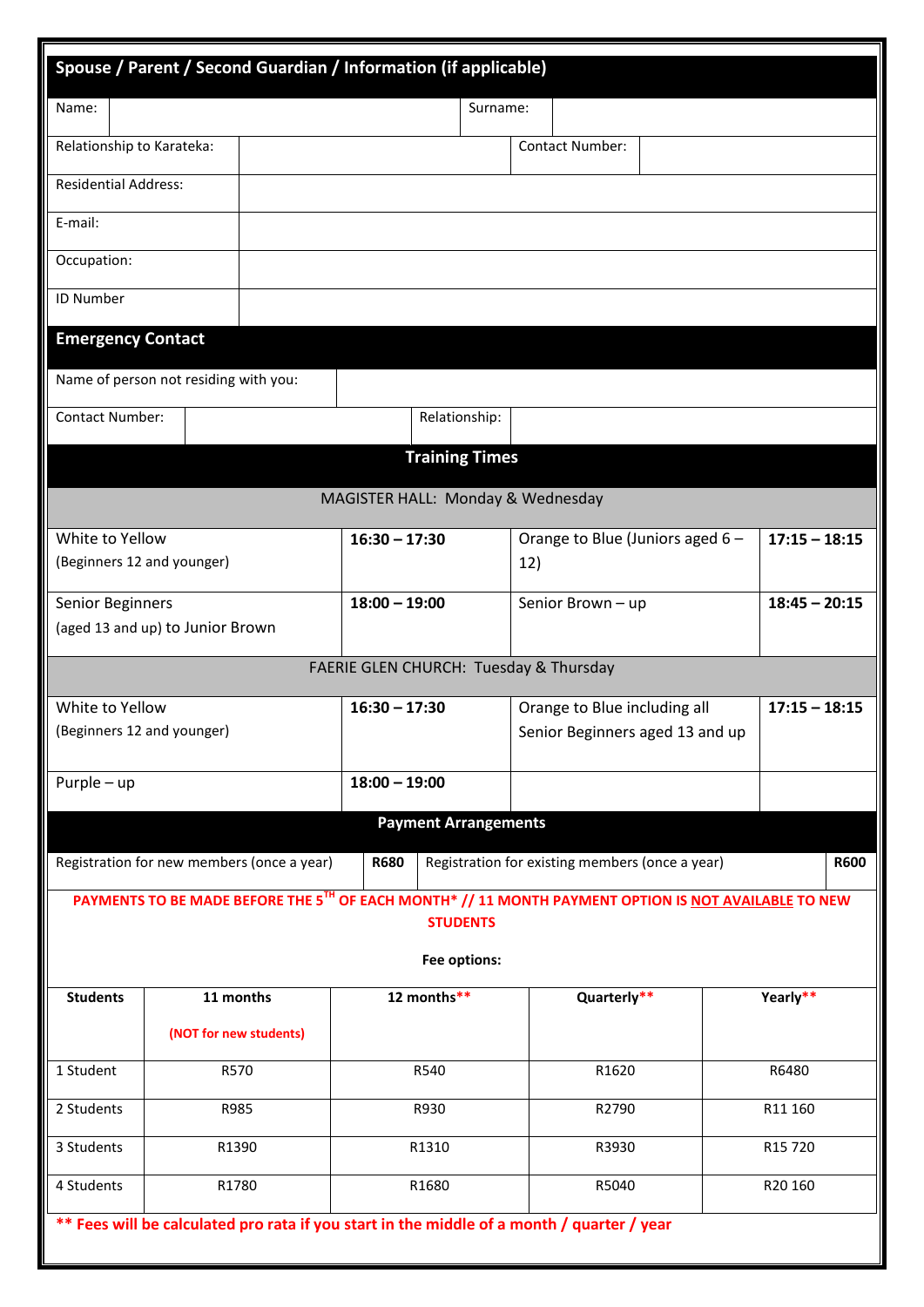| <b>Menlyn Students</b>                                                                                                                                                                                                                                                                                                                                                                                                                                                                                |                                              |  |  |  |  |  |
|-------------------------------------------------------------------------------------------------------------------------------------------------------------------------------------------------------------------------------------------------------------------------------------------------------------------------------------------------------------------------------------------------------------------------------------------------------------------------------------------------------|----------------------------------------------|--|--|--|--|--|
| <b>Bank</b>                                                                                                                                                                                                                                                                                                                                                                                                                                                                                           | ABSA                                         |  |  |  |  |  |
| <b>Account Holder</b>                                                                                                                                                                                                                                                                                                                                                                                                                                                                                 | Solis Ortus (Pty) Ltd                        |  |  |  |  |  |
| <b>Branch</b>                                                                                                                                                                                                                                                                                                                                                                                                                                                                                         | Menlyn                                       |  |  |  |  |  |
| <b>Branch Code</b>                                                                                                                                                                                                                                                                                                                                                                                                                                                                                    | 632005                                       |  |  |  |  |  |
| <b>Account Number</b>                                                                                                                                                                                                                                                                                                                                                                                                                                                                                 | 4082770760                                   |  |  |  |  |  |
| <b>Account Type</b>                                                                                                                                                                                                                                                                                                                                                                                                                                                                                   | Cheque Account                               |  |  |  |  |  |
|                                                                                                                                                                                                                                                                                                                                                                                                                                                                                                       |                                              |  |  |  |  |  |
|                                                                                                                                                                                                                                                                                                                                                                                                                                                                                                       | <b>Faerie Glen Students</b>                  |  |  |  |  |  |
|                                                                                                                                                                                                                                                                                                                                                                                                                                                                                                       | and                                          |  |  |  |  |  |
|                                                                                                                                                                                                                                                                                                                                                                                                                                                                                                       | <b>Competitions / Gashuku / Gradings etc</b> |  |  |  |  |  |
|                                                                                                                                                                                                                                                                                                                                                                                                                                                                                                       |                                              |  |  |  |  |  |
| <b>Bank</b>                                                                                                                                                                                                                                                                                                                                                                                                                                                                                           | <b>ABSA Bank</b>                             |  |  |  |  |  |
| <b>Account Holder</b>                                                                                                                                                                                                                                                                                                                                                                                                                                                                                 | S.O. Maxims (Pty) Ltd                        |  |  |  |  |  |
| <b>Branch</b>                                                                                                                                                                                                                                                                                                                                                                                                                                                                                         | The Grove                                    |  |  |  |  |  |
| <b>Branch Code</b>                                                                                                                                                                                                                                                                                                                                                                                                                                                                                    | 632005                                       |  |  |  |  |  |
| <b>Account Number</b>                                                                                                                                                                                                                                                                                                                                                                                                                                                                                 | 4090699170                                   |  |  |  |  |  |
| <b>Account Type</b>                                                                                                                                                                                                                                                                                                                                                                                                                                                                                   | Cheque Account                               |  |  |  |  |  |
| KINDLY FAMILIARISE YOURSELF WITH THE TERMS & CONDITIONS BELOW, SIGN THE REGISTRATION<br>FORM AND PROVIDE A COPY OF THE SIGNED REGISTRATION FORM EITHER VIA E-MAIL / HARD COPY AT<br>CLASS <sup>*</sup> .<br>Please do NOT use these accounts for ANY gear purchased (i.e. T-shirts, badges, Gi's, belts, mitts,<br>Footies etc), as this must be paid into S.O. Martial Arts Shop's account which is a SEPARATE account<br>from Solis Ortus. Bank charges will be charged if paid into wrong account. |                                              |  |  |  |  |  |
| <b>S.O. Martial Arts Account</b>                                                                                                                                                                                                                                                                                                                                                                                                                                                                      |                                              |  |  |  |  |  |
| <b>Bank</b>                                                                                                                                                                                                                                                                                                                                                                                                                                                                                           | ABSA                                         |  |  |  |  |  |
| <b>Account Holder</b>                                                                                                                                                                                                                                                                                                                                                                                                                                                                                 | SOMAS                                        |  |  |  |  |  |
| <b>Branch</b>                                                                                                                                                                                                                                                                                                                                                                                                                                                                                         | The Grove                                    |  |  |  |  |  |
| <b>Branch Code</b>                                                                                                                                                                                                                                                                                                                                                                                                                                                                                    | 632005                                       |  |  |  |  |  |
| <b>Account Number</b>                                                                                                                                                                                                                                                                                                                                                                                                                                                                                 | 4085938941                                   |  |  |  |  |  |
| <b>Account Type</b>                                                                                                                                                                                                                                                                                                                                                                                                                                                                                   | Cheque Account                               |  |  |  |  |  |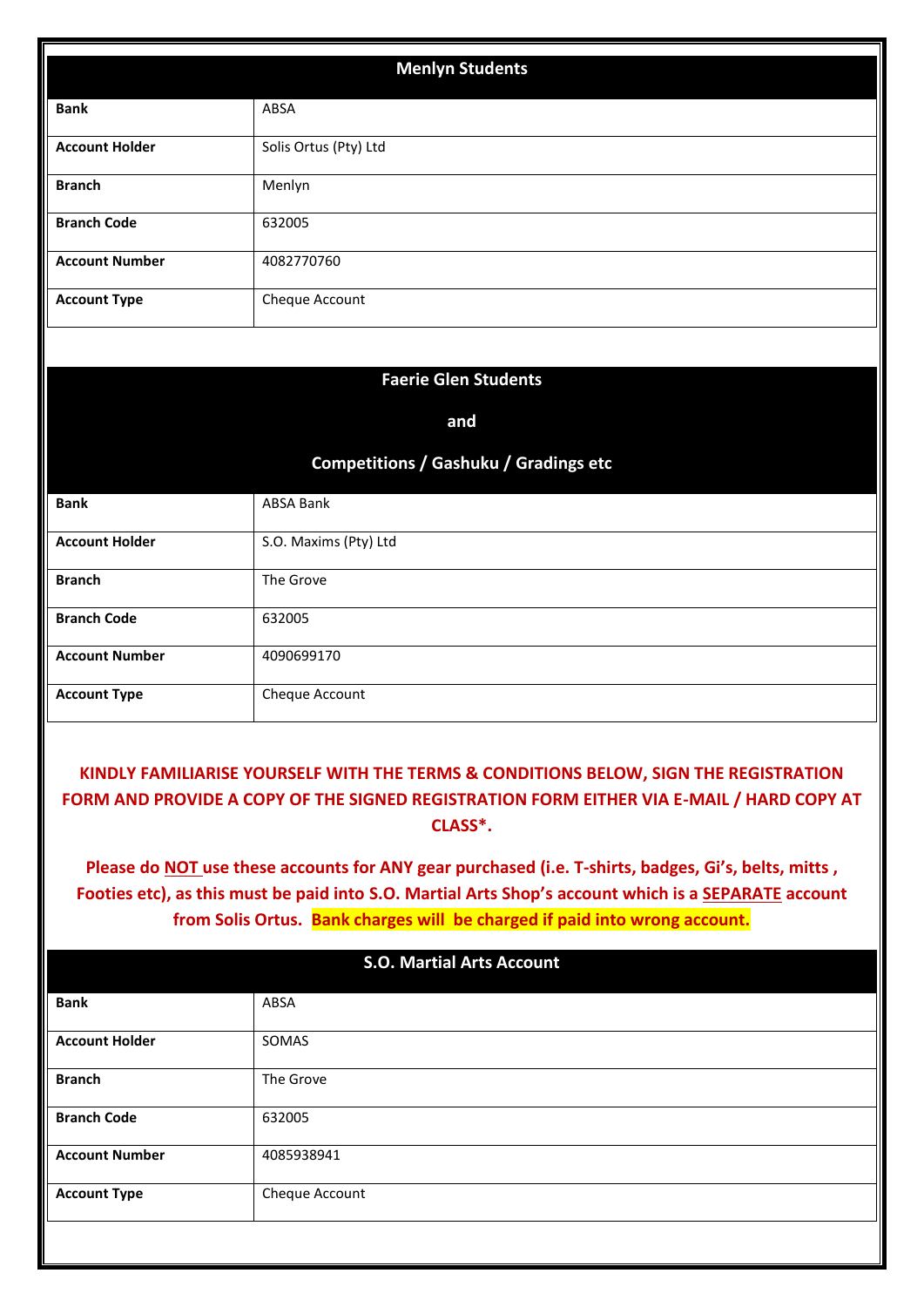# **TERMS AND CONDITIONS**

# **DOJO ETIQUETTE / PROTOCOL**

- 1. Please note that it is **COMPULSORY** for **ALL NEW KARATEKA** to purchase a karate manual and Solis Ortus badge. Everything is available at the Magister Hall dojo.
- 2. All karateka are subject to the rules and regulations of the Solis Ortus Karate Club.
- 3. All karateka and parents shall respect the rules and regulations of the Solis Ortus Karate Club.
- 4. Solis Ortus reserves the right to terminate a karatekas classes if a karateka or his / her parents does not adhere to the rules and regulations, as set out in this registration form.
- 5. All karateka shall show respect to the Sensei, Sempai, their fellow karatekas, elders and the dojos at all times. They shall also show the necessary respect to all other Sensei's when competing in tournaments or attending other karate events.
- 6. The proper karate clothes should be worn to the each class. This includes one of the following options:
	- a. Solis Ortus club T-shirt with Gi pants and belt (this option is not available to the senior class);
	- b. Full karate Gi with belt.
- 7. NO jewellery, armbands, watches, shoes or other t-shirts except club t-shirts may be worn.
- 8. NO chewing of gum allowed.
- 9. All karateka shall be neat and clean when attending classes.
- 10. All training is done at OWN RISK, although the utmost of care is taken to ensure that no karateka is being put at risk during the training sessions. Karate, by its nature, include certain inherent risk that cannot be eliminated regardless of the care taken to avoid injuries.
- 11. Should the karateka suffer from any medical conditions, kindly inform Sensei Eugene, as well as the instructor of that karateka's class BEFORE THE CLASS, either via whatsapp, e-mail or personally. Karatekas will not be allowed to participate in training, if such training will impair their health in any way. Should you train against the advice of your Doctor or Medical Practitioner, you do so at your own risk.
- 12. Karateka may train at both dojos, thus 4 times a week with no increase on the monthly class fee.
- 13. A karateka has to attend at least 14 karate classes per quarter, before they will be allowed to grade. This is monitored by the finger scanning system and it is the karatekas own responsibility to ensure that their finger is scanned prior to each lesson. New karateka are registered on the finger scanning system within 2 weeks of their registration.
- 14. NO photographs and NO video recordings may be taken of any class or student (even your own child(ren)).

### **REGISTATION AND KARATE LIFE BOOK**

- 15. An annual registration fee is payable at the beginning of each year by current students or when a new karateka joins the dojo.
- 16. Upon registration each new karateka will receive a karate life book (at the first grading) together with its annual registration stamp, but only once registration fees has been received.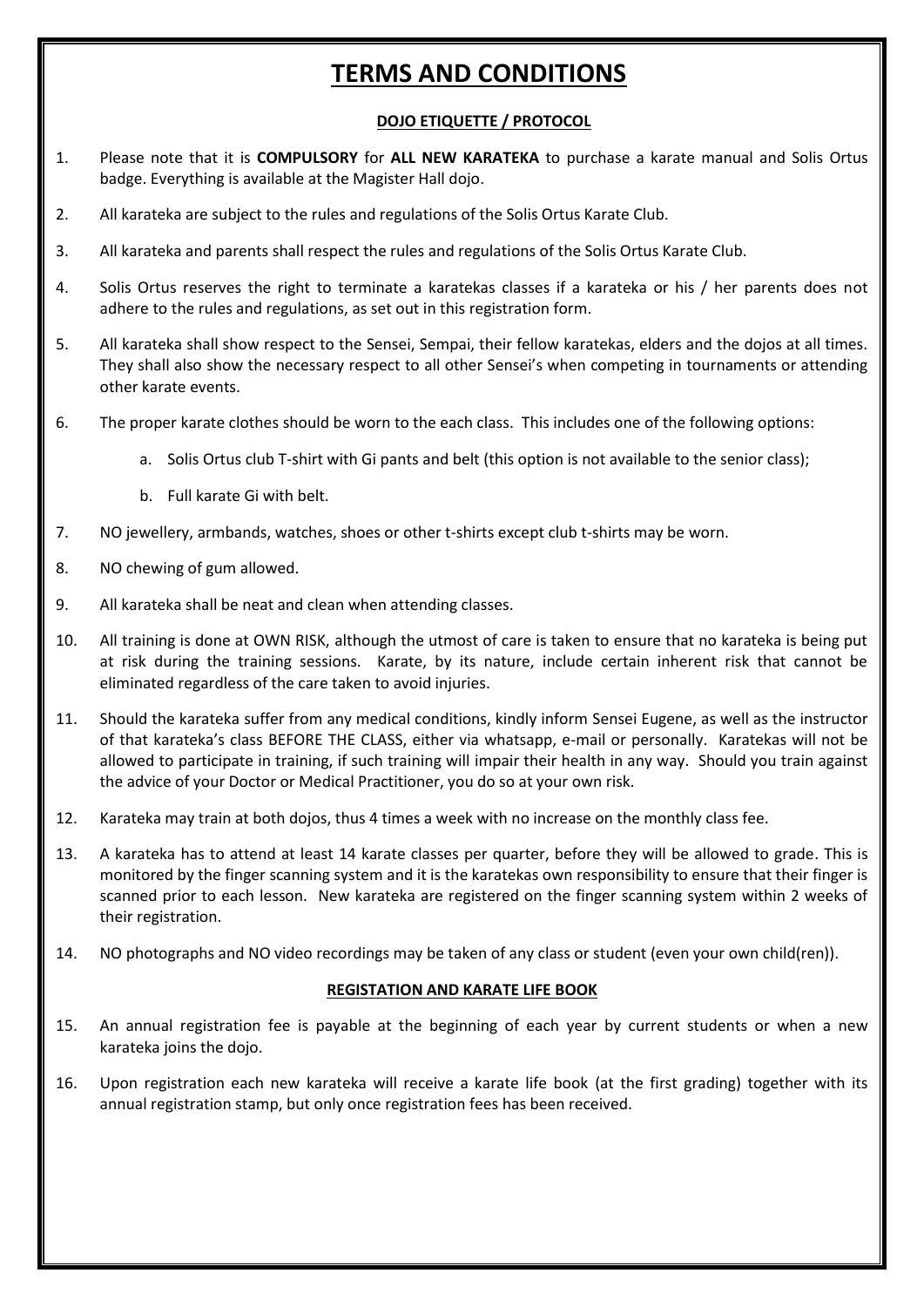17. If a life book is lost, there are two options.

a. **Compulsory Option** - registration fees for current year must be paid again.

## **And / Or**

b. **Optional** - registration fees for the current year and all previous years attended must be paid and the stamps for each belt passed may be purchased again from Sensei Eugene.

# **GRADING**

- 18. The grading syllabus is taught systematically 3 months prior to each grading and it is recommended that students do not miss any classes. Monday and Tuesday classes are the same (at the different dojos) and Wednesday and Thursday classes are the same (at the different dojos).
- 19. Grading dates are available in January of each year on the calendar which can be found on our website.
- 20. NO grading will take place unless the karateka's monthly fees have been paid in full and up to date.
- 21. NO grading will take place unless the necessary grading fees have been paid before the requested date.
- 22. NO grading will take place unless the karate life book and other required documents have been handed in before the requested date.
- 23. NO grading will take place unless the annual registration fee has been paid.
- 24. NO Special grading is permitted unless it is due to one of the circumstances mentioned in our policy (available on the website).
- 25. Life book MUST be completely up to date with all stickers and registration stamps before grading.

# **PAYMENTS**

### 26. YEARLY PAYMENTS

a. If paid in December 2018 or before end of February 2019, the amount payable is the 2018 yearly fees;

### 27. QUARTERLY PAYMENTS

a. Payable within the first week of the each new quarter. Extension time of two weeks will be given in this regards, after which a **fine of R50.00** per week will be charged for any delayed payment.

### 28. MONTHLY PAYMENTS

- a. 11 month or 12 month option December is payable even though the dojo is closed over the festive season;
- b. 11 month option NOT available to new students;
- c. Payments to be made on or before the  $5<sup>th</sup>$  of each month, regardless of whether or not it is a public holiday, Saturday or Sunday);
- d. Late payments will result in a fine of R50.00 per day to be charged to your statement;
- e. Only those who make special arrangement regarding payments will forfeit the fine (i.e. parents who only get paid on the  $15<sup>th</sup>$  of each month, parents who only get paid when a contract is concluded, parents who go through financial difficulties etc).
- 29. Should payment of the agreed class fees fall behind more than 30 days, Solis Ortus reserves the right to terminate the karateka's classes with immediate effect.